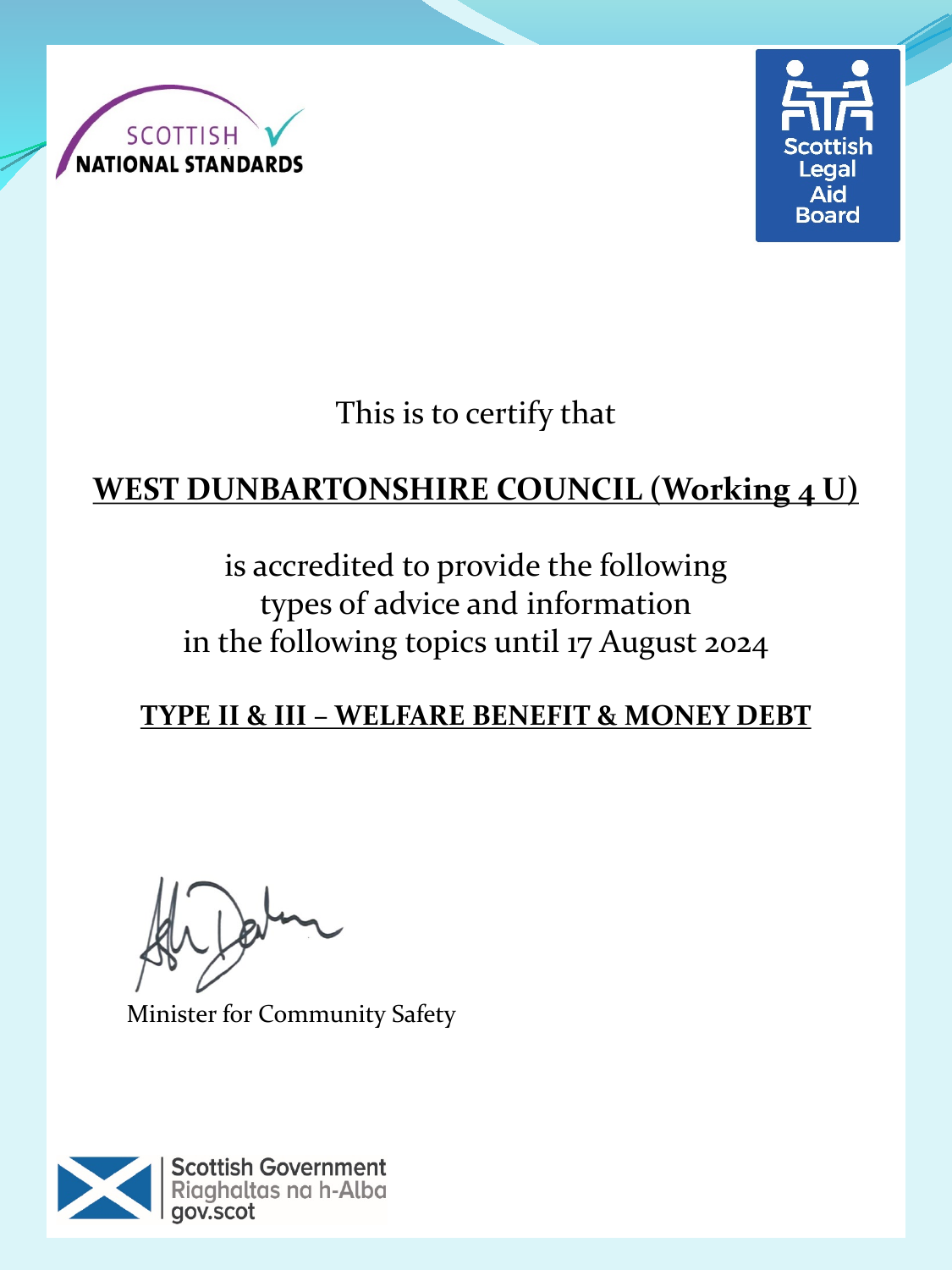#### **COMPETENCY ACHIEVED**

#### **3 Money and Welfare Benefits Related Advice Competences – Foundation Knowledge**

- 3.1 Administrative Structure of the Benefits and Tax Credits Systems – Type III
- 3.2 National Insurance Scheme Type II
- 3.3 Claims & Backdating Type III
- 3.4 Decision-Making, Disputes and Appeals Type III
- 3.5 Benefit & Tax Credit Overpayments Type III
- 3.6 Assessment, Initial Decision-Making & Holding Activity in Debt Cases – Type III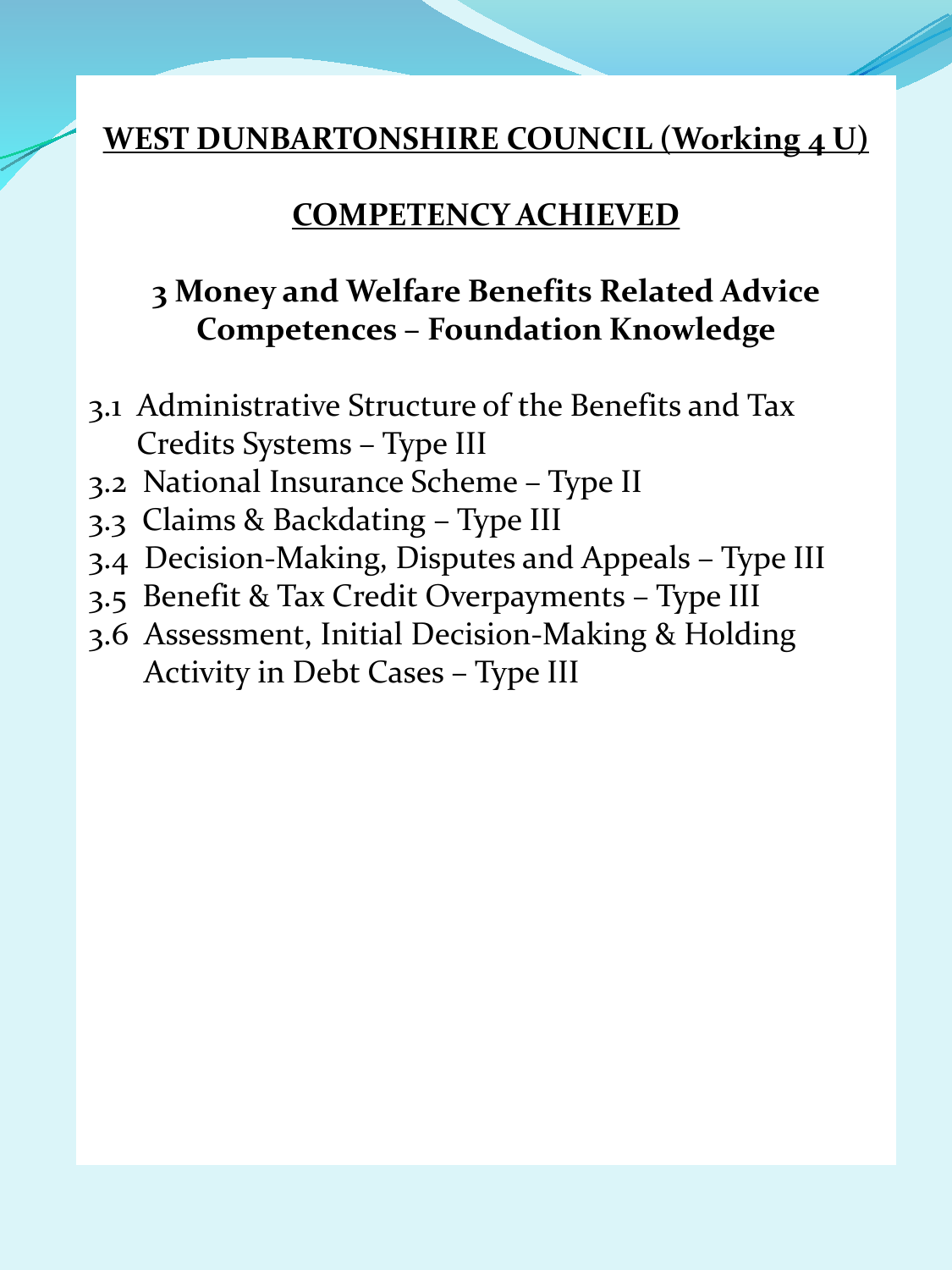#### **COMPETENCY ACHIEVED**

## **4 Money and Welfare Benefits Related Advice Competences – Specialist Areas**

- 4.1 Means-Tested Benefits Type III
- 4.2 Universal Credit 4.2 (a) Universal Credit– Type III 4.2 (b) Housing Element of Universal Credit, Housing Benefit and Council Tax Reduction – Type III
- 4.3 Tax Credits Type III
- 4.4 Social Fund, Scottish Welfare Fund, Best Start Grant and Funeral Support Payment – Type III
- 4.5 The Impact of Work on Benefits Type III
- 4.6 Benefits for Children Type III
- 4.7 State Pension Type III
- 4.8 Personal Independence Payment, Disability Living Allowance, Attendance Allowance & Scottish Disability Assistance – Type III
- 4.9 Benefits for People who have Limited Capability for Work – Type III
- 4.10 Benefits for Industrial Injury and Disease Type III
- 4.11 Benefits for Veterans Type III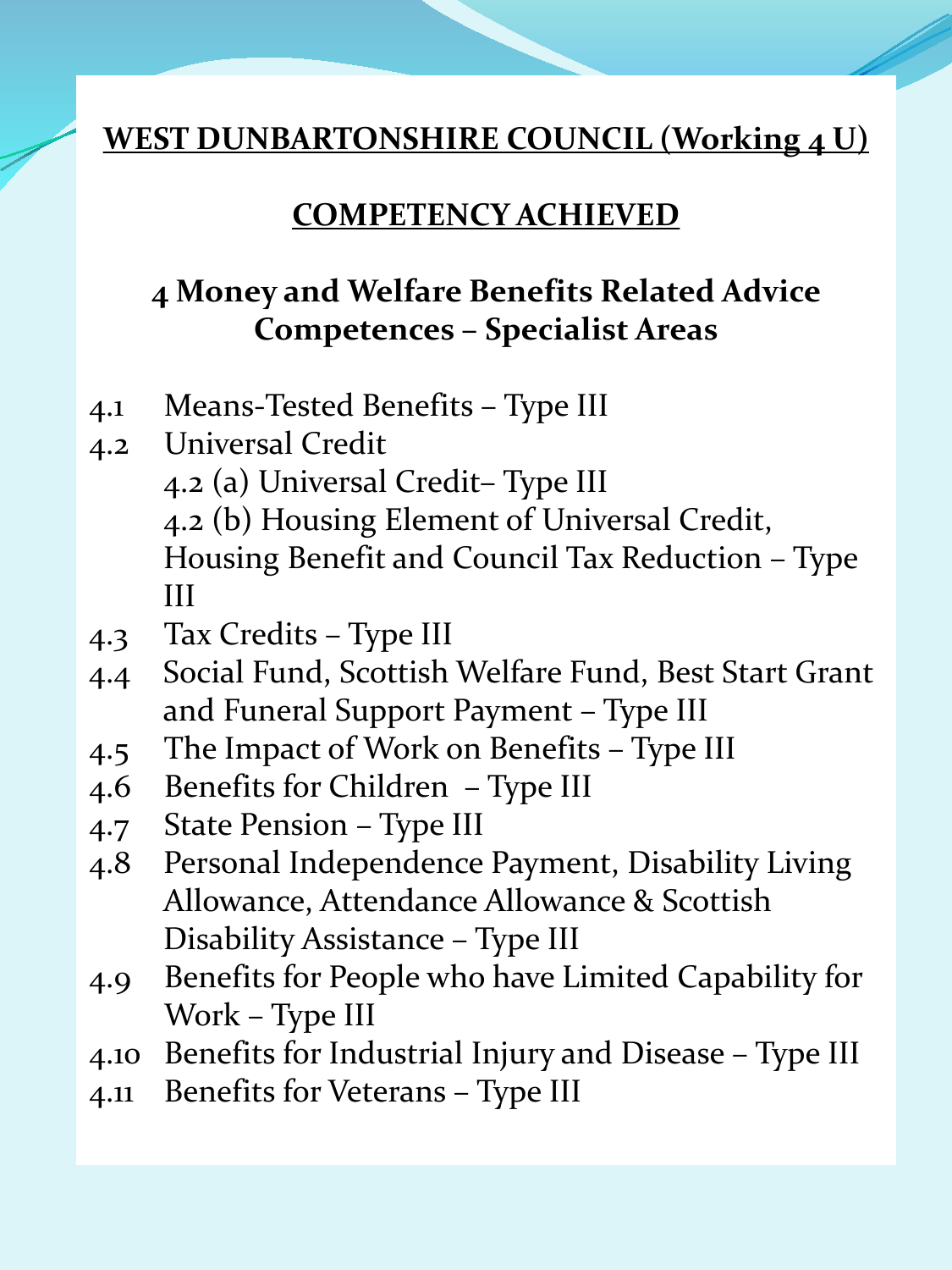#### **COMPETENCY ACHIEVED**

## **4 Money and Welfare Benefits Related Advice Competences – Specialist Areas Cont.**

- 4.12 Carers Allowance and Carer's Assistance Type III
- 4.13 Jobseeker's Allowance– Type III
- 4.14 Benefits for Maternity, Paternity and Adoption Type III
- 4.15 Bereavement Benefits Type III
- 4.16 Benefits for People in Public Care Type III
- 4.17 Benefits for Students Type III
- 4.18 Benefits for People from Abroad and People Subject to Immigration Control – Type III
- 4.19 Ancillary Benefits Type II
- 4.20 Financial Statements Type III
- 4.21 Liability for Debts, Extortionate Credit, Unfair Contract Terms, Unenforceable Debts, Creditor Malpractice, Codes of Practice, etc – Type III
- 4.22 Identifying & Agreeing Options in Debt Cases – Type III
- 4.23 Negotiating & Making Offers to Creditors– Type III
- 4.24 Diligence, Diligence Stoppers and Court Proceedings – Type III